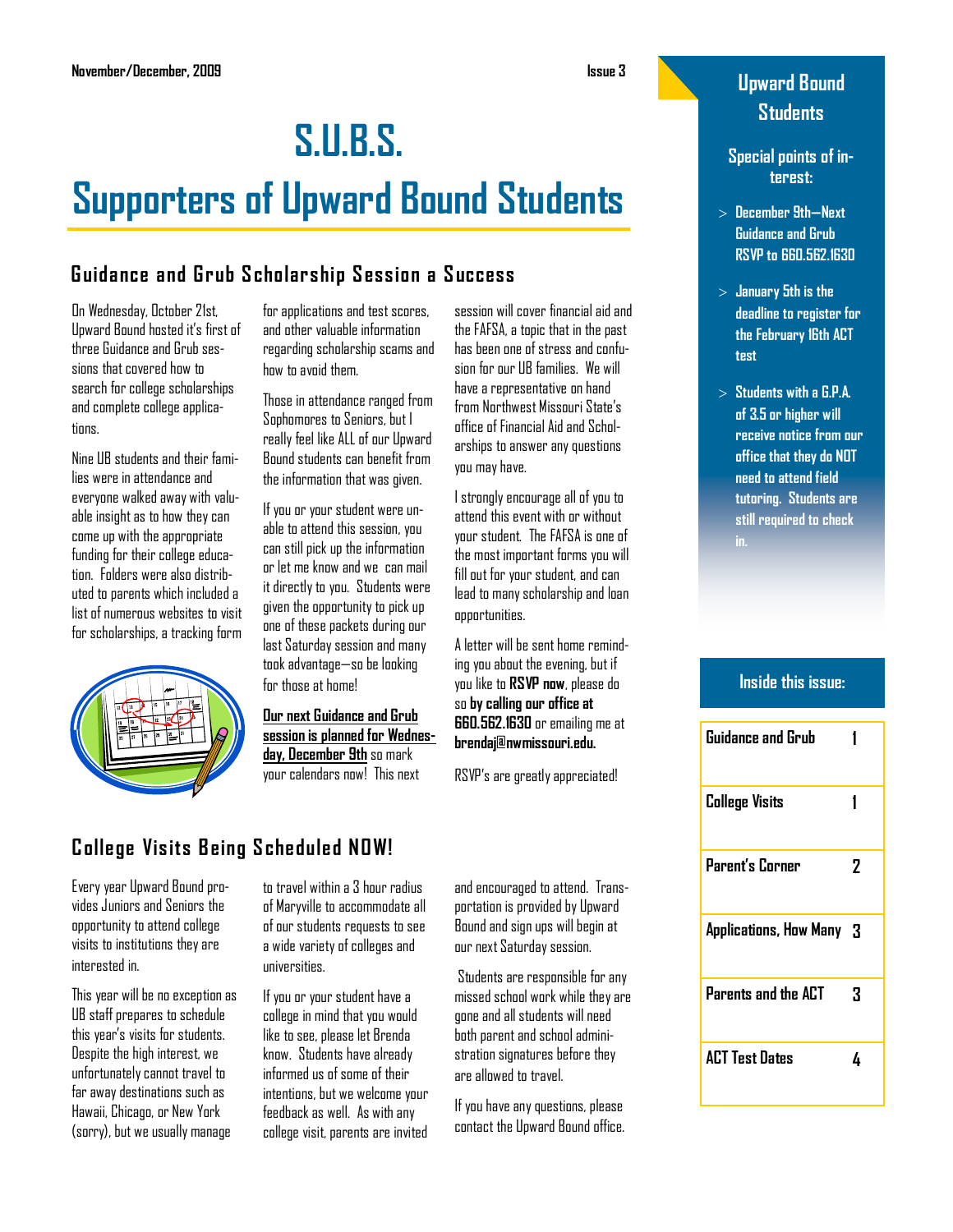## Letter from a fellow UB Parent, Rhonda Morriss:

# **Parent Corner**



To all returning UB parents— welcome back! To all NEW Parents joining us for their first year, welcome aboard! Sit back and relax. You are in for a fun year with your son/daughter/student.

Brenda and the other staff at UB had a great idea in adding this parent section to S.U.B.S. It not only enriches the knowledge of all parents both returning and new, but lets us be a part of UB, an inspiring program that lets our kids grow to responsible young adults and have fun while doing it!

My son, Micheal, is in his final year with UB and my daughter, Adrianne, graduates next year. As a parent of these students and a friend to many other students that call me mom, I have seen first hand the binding friendships and leadership that each child has in his/her own way seem to build with both area students and UB staff.

Phil, Brenda, Kori, and the rest of the staff have take our children under their wings and into their hearts and treat them as their own. They have enriched them with experiences that will last a lifetime. They have taught them the responsibility of education and college. I couldn't have asked for more than to have my children's high school years to be the best for them! I only wish we had such a program available when I was in high school.

I would like to take this opportunity and for once let the UB Crew take on the applause and recognition. ‗Kudos' to you all for doing what you do with our children. A BIG THANK YOU!

For the new parents, I seriously suggest that you take advantage of the workshops that UB offers. They are as informative and fun as the classes your child is taking. Not only does UB prepare your child for that next stop after graduation, it also helps answer your questions you have regarding the choices that surround you as a parent. It may seem confusing and overwhelming, but UB makes the transition from High School student to full time college student (yikes, what a scary thought) look easy! Upward Bound will help you step by step. From choosing the college right for your child, to helping them pick the program they wish to enter. They are also there with help regarding the financial responsibility we have with helping our children achieve their goals!

Enjoy the upcoming year with all of the UB staff. Attend the workshops they offer—I know I will and you will like what you see! With all the changes you will see in your son/daughter/student this year, I wish you all the best!

I look forward to meeting you someday and I hope other parents out there will be encouraged to write S.U.B.S. with their own insight and knowledge they have taken from this program.

Welcome to Upward Bound!

R.L. Morriss



**If you would like to submit an article for the S.U.B.S. newsletter, please email it to Brenda at: brendaj@nwmissouri.edu**

**"Take advantage of the workshops UB offers...they are as informative and fun as the classes your child is taking."**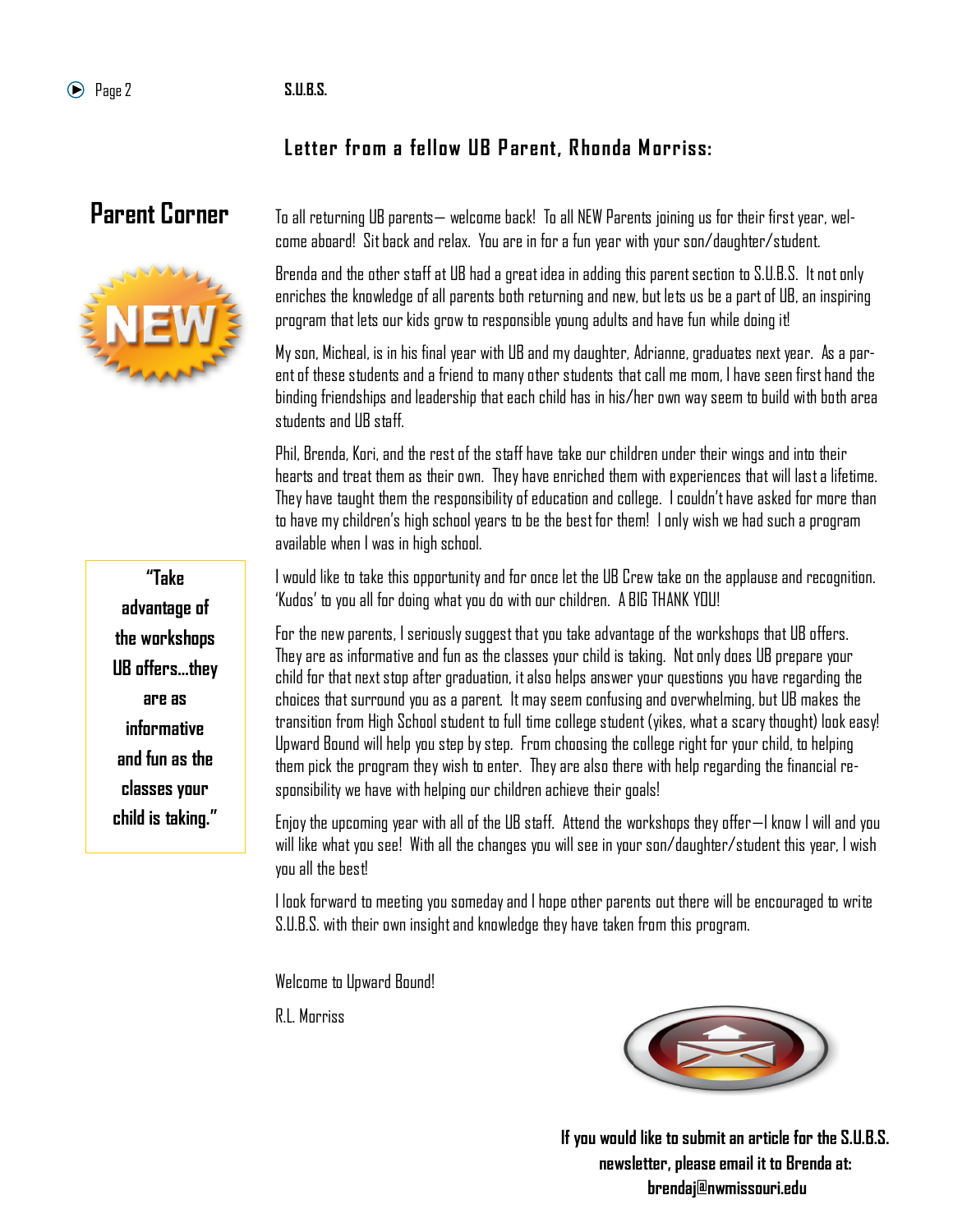Page 3 **Issue 3**

# **College Applications...How Many?**

Early senior year is a good time to make your final list of colleges. Given today's competitive admissions climate, experts suggest you apply to at least two colleges where you will almost certainly be admitted (i.e. "safety" or ―probable‖ schools).

Selecting colleges and universities that appeal to you in all of the following three categories is a sound combination strategy to manage your risk and maintain your upside.

Reach schools are usually your top choice colleges, and those most difficult to get into. Match (or target) schools are those where you have a reasonable chance for admission. Safety schools are those where you typically are somewhat overqualified, where you

will almost certainly gain admission.

When categorizing your list of colleges, it's important to look candidly at your admissions profile and the selectivity of the college before assessing your odds. If the school's admissions rate is under 20%, it's probably not wise to consider it a ―safety‖ school. Even then, don't be overconfident. Highly competitive colleges are known to turn down some exceptionally qualified applicants, including those with perfect ACT scores.

Experts will tell you that admissions officers are also focused on yield (percentage of students who accept their offer of admission) and generally prefer a well-qualified applicant they consider likely to attend over an exceptionally qualified candidate who would probably not choose to enroll.

Insiders advise you to beware of the "super stretch" – it's important to know the difference between a legitimate reach school that is a bit of a stretch, and a school where it is just about impossible for you to get in. They also advise you to make sure you like your safety (or probable) and match schools. Select them carefully as you may end up there.

You may have your heart set on attending a specific college, but the admissions officers may decide otherwise – make sure you have good back-up options. At the same time, don't be afraid to reach for the top and don't be shy about applying to a few additional schools – just in case.

[©Copyright2](http://www.inlikeme.com/../../../../../node/189)008 InLikeMe. All rights reserved.



**"The school will teach children how to read, but the environment of the home must teach them what to read. The school can teach them how to think, but the home must teach them what to believe"** 

**Charles A. Wells**

## **Can P arents H elp I mprove AC T S cores?**

The answer to this question is of course, YES! Parents definitely can have a huge impact on the success their student experiences with the ACT.

Although your student is responsible for preparing for and taking the test, there are a few things you can do as parents to help in the process.

The first suggestion I am offering is to talk to your child about taking the test in the first semester of their

junior year. Not only will it show your child what their strengths are, but it will also help both of you understand areas that can be improved.

If your student is apprehensive about taking the test, that is completely normal. However, taking the test early and often will take that anxiousness away so that future test experiences are a breeze!

No student LOVES to take the ACT, but it needs to be done. Raising your

score by even 2 points can mean thousands of more dollars in scholarship money for your student that you DON'T have to pay back!

Preparation is also key. UB offers ACT prep classes every Saturday and additional resources are also available. Showing up to the test without practice is not recommended and will only cause more stress. If you would like more information about the ACT test and what you can do to help, visit **www.act.org**.

**Go to www.act.org for more information on the ACT and to register for the test**